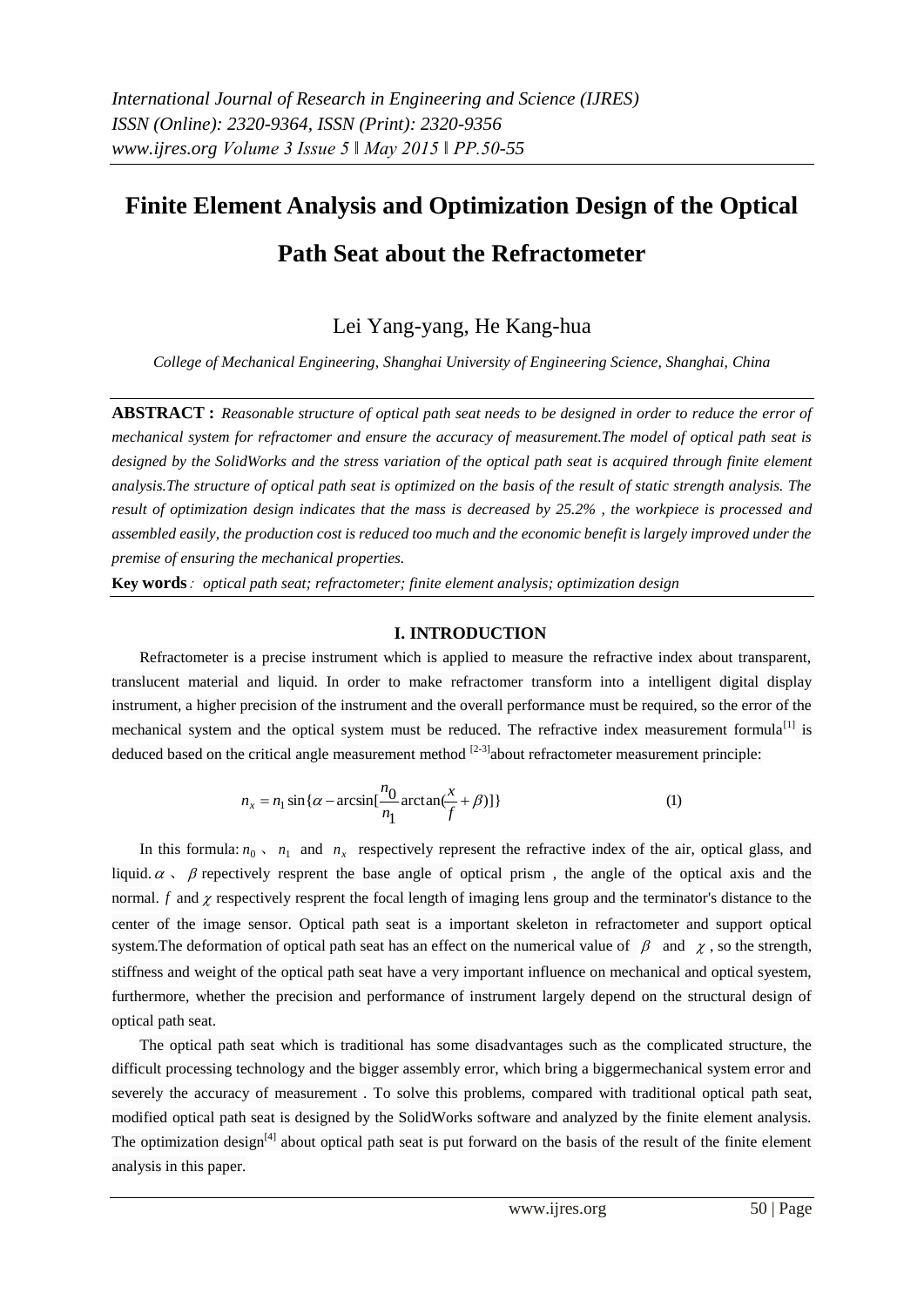# **II. THE STRUCTURAL DESIGN OF OPTICAL PATH SEAT**

The positions of traditional optical path seat in mechanical system and the optical system is shown in Fig.2, however the traditional optical path has the following disadvantages:

(1) The light path consists of five connecting plate through the socket head bolts to connect, as is shown in figure 2.

(2) When the milled connection plate is assembled ,there is a bigger error for assembling, etc.

(3) The milling process have some shortcomings, such as trival process, slow speed, the higher processing cost.



Figure 1 The main light path about mechanical structure for refractometer



Figure 2 Traditional optical path seat model

Therefore, the 3d parametric mode of light path, which is designed by SolidWorks, is shown in fig. 3 to solve above problems. The modified light path, which adopts the method of extrusion processing technology, has the following advantages, such as rapid forming, high processing efficiency, no assembly error of connection plate, simple structure, enough strength and stiffness, achieving batch production and low production cost , and so on .



Figure 3 The modified optical path seat model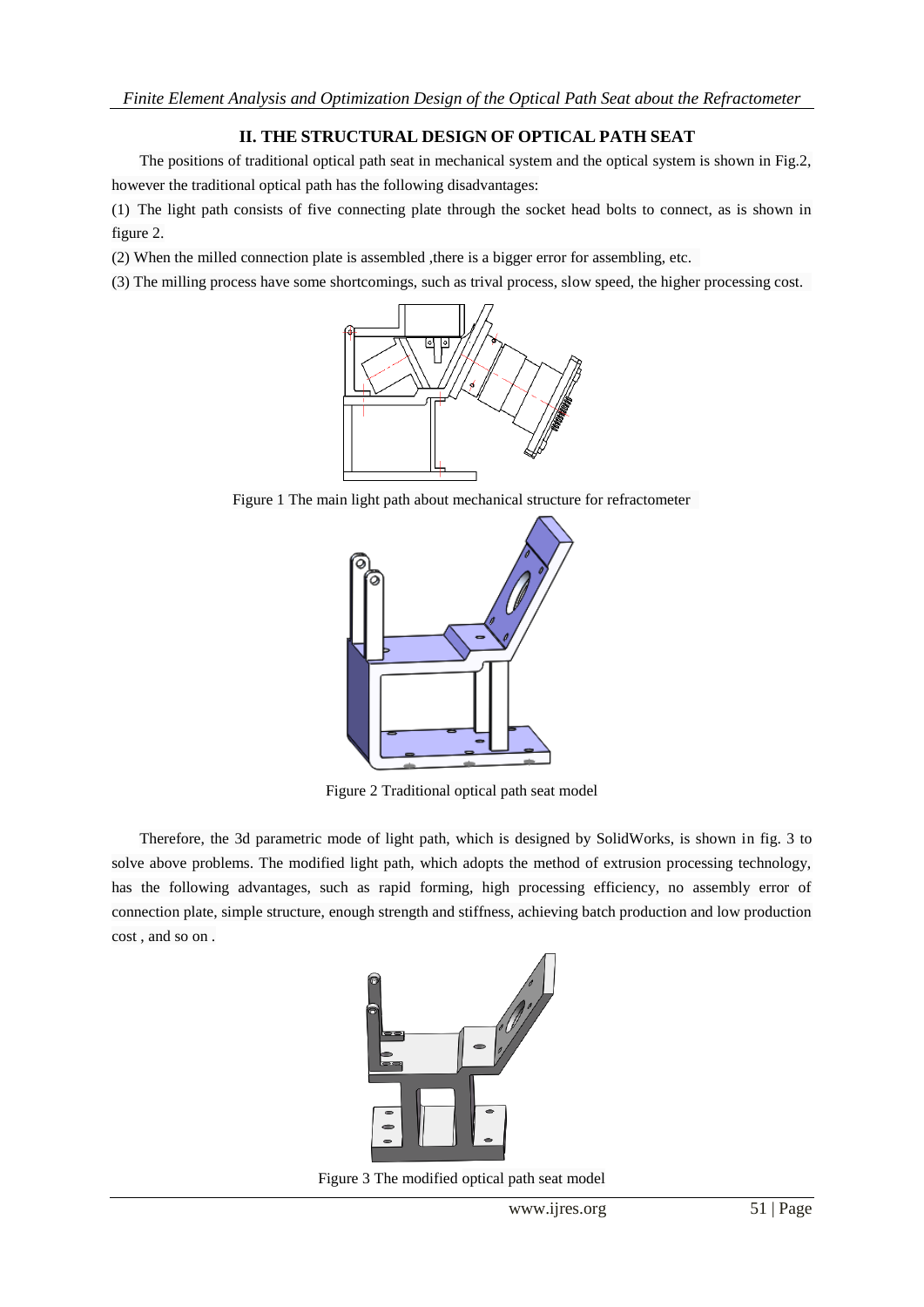The material of modified optical path seat, which adopts 1060 aluminum alloy, has the following characteristics such as suitable for extrusion forming, not heat treatment strengthening, small density, light quality, good mechanical performance, etc. Material properties are shown in table 1.

| Table I Material properties of optical path seat |                              |                 |                     |                        |  |  |
|--------------------------------------------------|------------------------------|-----------------|---------------------|------------------------|--|--|
| material                                         | modulus of<br>elasticity/GPa | Poisson's ratio | density/ $(kg/m^3)$ | yield strength<br>/MPa |  |  |
| 1060 aluminum<br>alloy                           | 69                           | 0.33            | 2700                | 27.57                  |  |  |

Table 1 Material properties of optical path seat

### **III. FINITE ELEMENT ANALYSIS**

Optical path seat in refractometer bears the stress and bending moment brought only by the gravity of other parts, so Simulation plug in Solid Works analyzes light path only by static modal analysis. For acheieving convenient finite element analysis, the light path model needed to be simplified without considering the strut of four socket head bolts, generally observing the following steps<sup>[5]</sup> : example creation, material definition, meshing, adding constraints and load , operation and results analysis.

## **3.1 Meshing**

After creating a new case and defining material properties, the 3d model of optical path seat should be checked to achieve the success of meshing or not by Solid Works Simulation . The method of Aspect ratio and Jacobian should be adopted to check the quality of the meshing. Aspect ratio check is defined as the concept that length-width ratio of regular tetrahedron is usually used to calculate the length-width ratio of other units, including the aspect ratio of a very small regular tetrahedron element which can be approximately regarded as 1.0. Jacobian checks the Jacobian value to judge the bending degree of the unit and all nodes is precisely located in central point of straight edge for regular tetrahedron, besides Jacobi is 1.0. In order to ensure the veracity and reliability of optical path seat in finite element analysis, so higher grid density is applied to optical path seat for meshing. The formed meshing model of finite element, which is shown in figure 4. The size of grid density unit is 2.5211585 mm, tolerance is 0.09408226 mm, the number of nodes and units is respectively 53320 and 83559.



Figure 4 Finite element of model optical path seat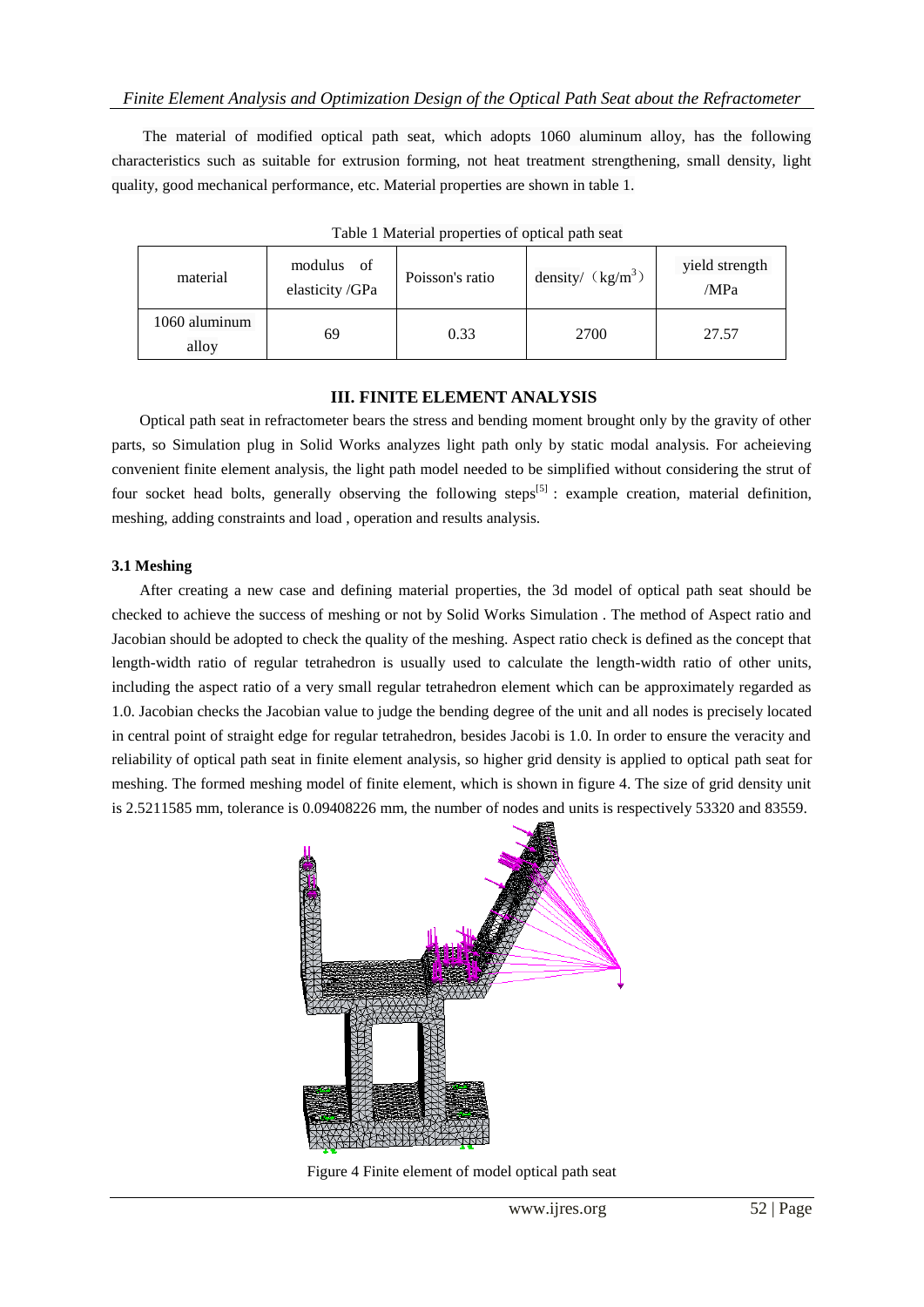#### **3.2 Adding loads and constraints**

Through the quality attributes of Solid Works software tools, the quality of parts which is born by opticsl path seat can be calculated and then the force of three bearing surface can be calculated. Horizontal plane forces of light path bears 10 N. The size of normal load is about 3.48 N on cant. Gravity of lens group is simplified as a role of remote load which is about 3 N on light pat, and the reaction on the hole of two fulcrum bar which is handled by the parting line with the equivalent is about 1.5 N. The four threaded holes of floor on light path is constrainted by fixed connection.

#### **3.3 Solution and the analysis of result**

Finite element model of optical path seat is solved by the solver of Simulation, then the analysis result which is obtained is that the stress distribution is shown in Fig.5, and the displacement distribution is shown in Fig.6 and so on.

Some message about finite element analysis can be known from Fig.5, maximum stress of optical path seat which is 2.6223835 MPa, is located in the slope with the upper horizontal connection in section 66130. Minimum stress which is 0.074891 MPa is located in section 74891.

The Fig.6 shows that the cant of optical path seat has a small angle relative to the upper level due to stress and bending moments , therefore the maximum displacement which is 0.01945 mm occurs in the top and the slope .



Figure 5 The stress distribution of optical path seat(the deformation ratio706)



Figure 6 The stress distribution of optical path seat(the deformation ratio706)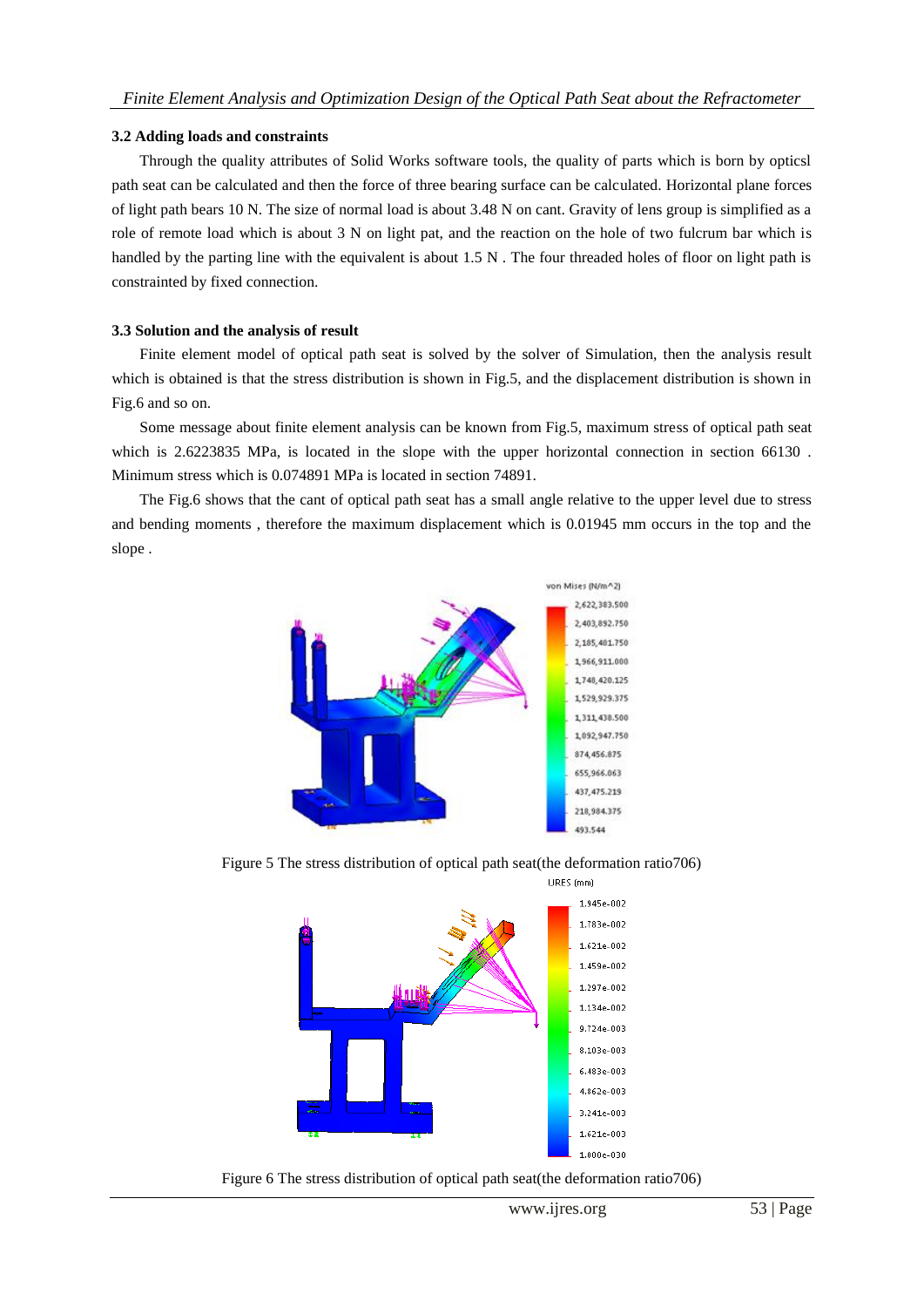Above all, although the maximum stress of optical path seat is far less than the yield strength<sup>[6]</sup> and the maximum displacement which is very small belongs to little deformation  $[7]$  to lead to a very small impact on the mechanical system error and fully guarantee the measurement precision of instrument, the results of the analysis of the optical path seat shows that strength and stiffness are very large, therefore it is necessary to use the optimization design for the structure of optical path seat under premise of guarantee mechanical properties so as to reduce the quality of the optical path seat.

#### **IV. THE STRUCTURAL OPTIMIZATION DESIGN LIGHT PATH**

The optimization design model for optical path seat is established by optimization Analysis function of SolidWorks Simulation and the design problem can be described as the following general mathematics model  $[8, 8]$  $9]$  .

To solve design variable vector  $X = (x_1, x_2 \cdots x_n)$ ,  $x \in \mathbb{R}^n$  and make  $f(X) \to \min$  under the premise of satisfying the following constraint conditions:

s.t. 
$$
\begin{cases} h_k(X) = 0 & (k = 1, 2, \dots, l) \\ g_j(X) \le 0 & (j = 1, 2, \dots, m) \end{cases}
$$
 (2)

 In this paper, the quality of optical path is treated as the objective function . There are following design variables: length of rectangular hole is  $x_1$  and width is  $x_2$  among light path, besides, the thickness of base plate about light path path is  $x_3$ . The strength and stiffness are treated as constraint conditions. The scope of the above variables are:  $30mm \le x_1 \le 58mm$ ,  $15mm \le x_2 \le 35.5mm$ ,  $6mm \le x_3 \le 12mm$ . After accomplished 52 iterations, the scheme of optimal design is achieved from many feasible solutions, as is shown in figure 7. It is convenient for parts processing to do with the relevant data results of optimum design by using the roundness, as is shown in table 2.



Figure 7 The optimized optical path seat

|  |  |  | Table 2 The data comparison for the seat of light path |  |  |
|--|--|--|--------------------------------------------------------|--|--|
|  |  |  |                                                        |  |  |

| design variables |          |           |           | constraint            |                            |                                      |
|------------------|----------|-----------|-----------|-----------------------|----------------------------|--------------------------------------|
|                  | $x_1/mm$ | $x_2$ /mm | $x_3$ /mm | maximum<br>stress/MPa | maximum<br>displacement/mm | quality for seat<br>of light path/kg |
| initial value    | 40       | 19        | 10        | 2.62                  | 0.01945                    | 0.119                                |
| optimal value    | 52.05    | 23.17     | 8.21      | 2.60                  | 0.01910                    | 0.091                                |
| roundness value  | 52       | 23        | 8         | 2.61                  | 0.01925                    | 0.089                                |